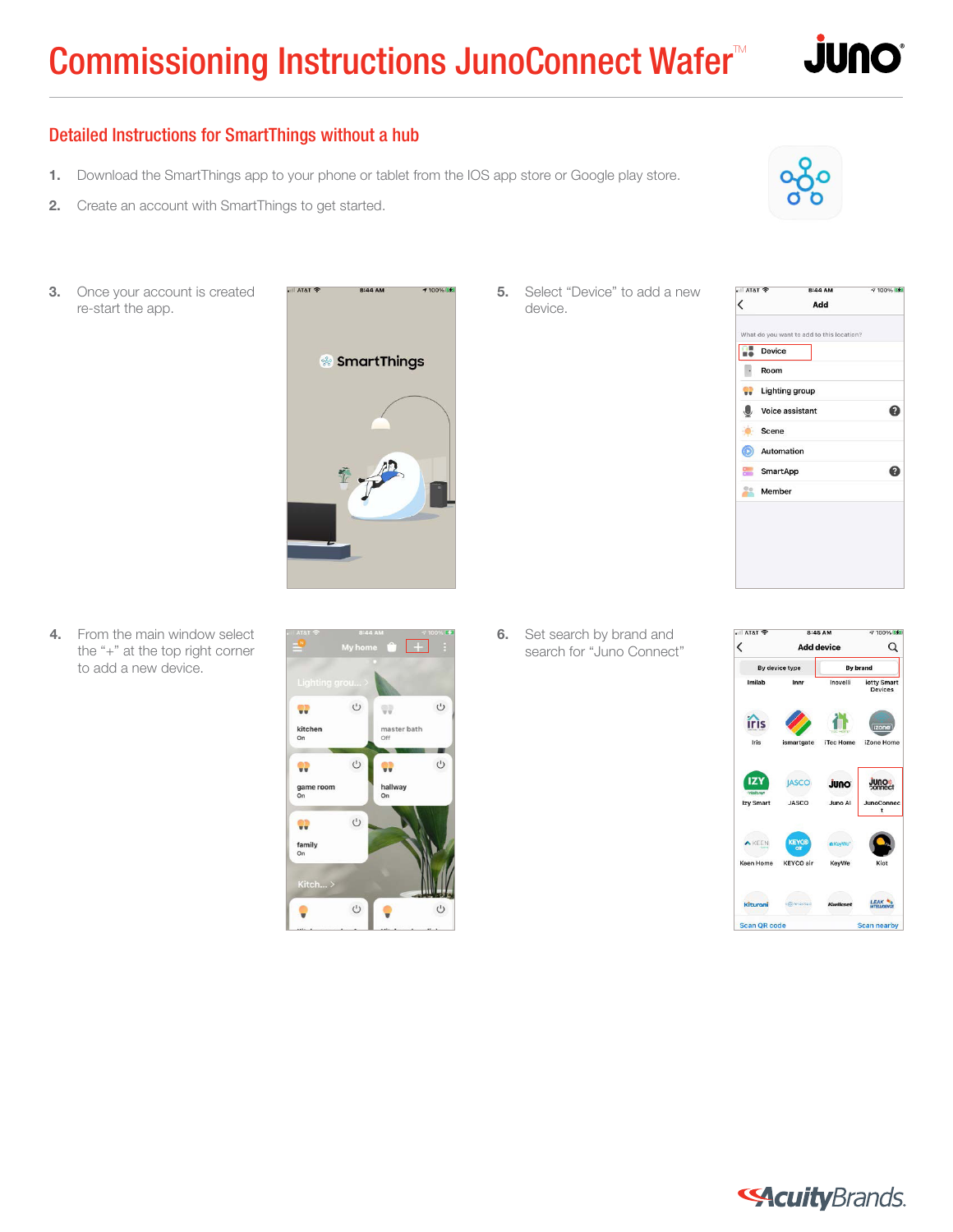## Commissioning Instructions JunoConnect Wafer $M$



 $9100\%$ 

7. Select lighting from the list of available devices under Juno Connect.

 $\cdot$  AT&T 8:45 AM **₹100%**  $\overline{\phantom{0}}$ **JunoConnect**  $\bullet$ Lighting

8. Select Wafer as the device to onboard.

| $-$ AT&T                                                               | 8:45 AM | → 100%(時間) |
|------------------------------------------------------------------------|---------|------------|
| < JunoConnect Lighting                                                 |         |            |
| <b>Certified in United States</b>                                      |         |            |
| <b>WAFER</b>                                                           |         |            |
| Tap the button below to see all devices supported in<br>United States. |         |            |
| <b>Supported devices</b>                                               |         |            |
|                                                                        |         |            |
|                                                                        |         |            |
|                                                                        |         |            |
|                                                                        |         |            |
|                                                                        |         |            |
|                                                                        |         |            |
|                                                                        |         |            |
|                                                                        |         |            |
|                                                                        |         |            |
|                                                                        |         |            |

11. To connect your Wafer using a phone (Bluetooth) select "Connect device to phone" option.



9. SmartThings will automatically get the drivers from the cloud. (make sure you are connected to the internet).



8:45 AM

₹100%

 $\cdot$  AT&T

12. Select your home and room to place the Wafer. Then press "Next".



#### **SAcuity** Brands.

**10.** Once the app is ready press "Start".



8:45 AM

AT&T 宁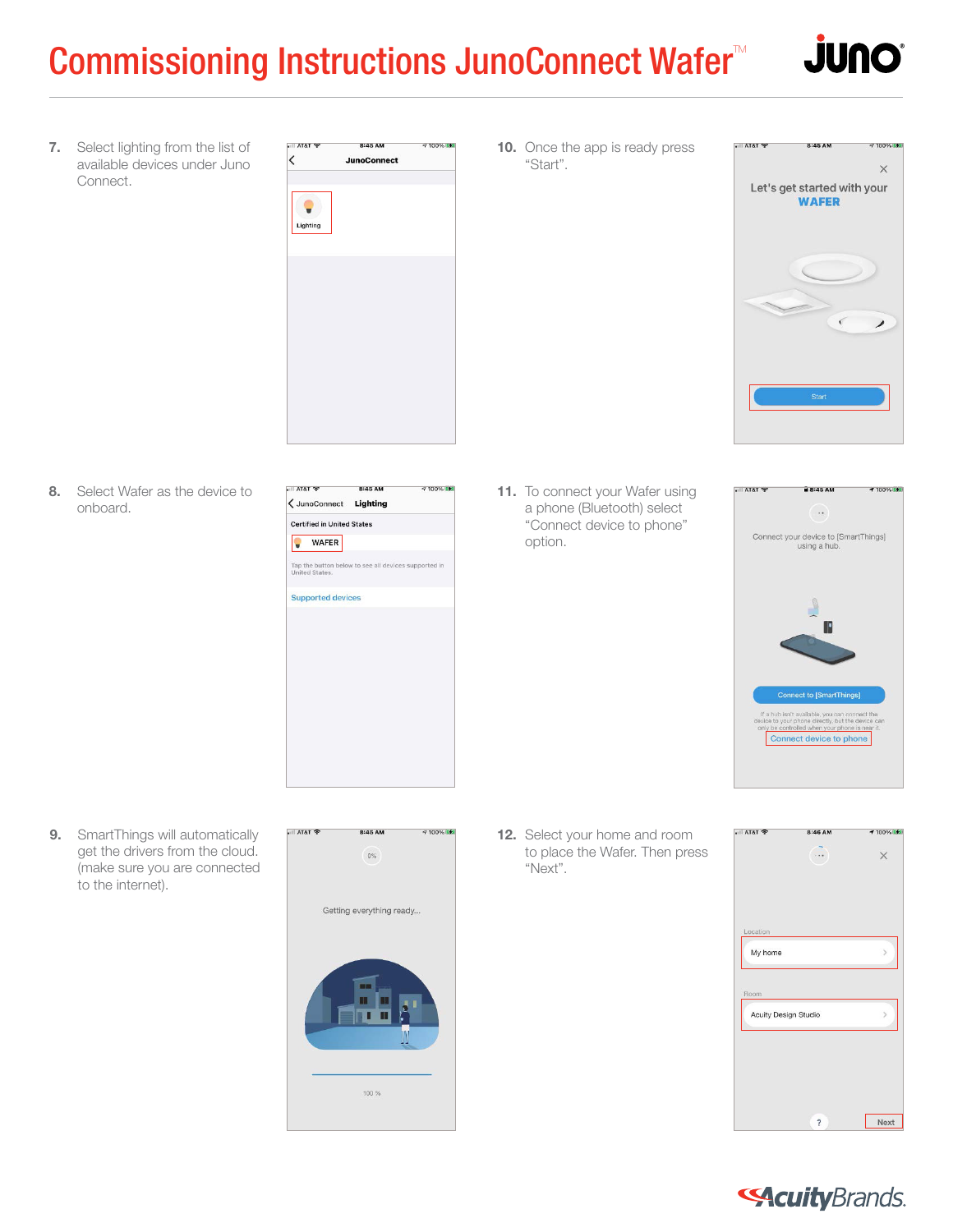## Commissioning Instructions JunoConnect Wafer<sup>™</sup>



13. After scanning your Wafer will be discovered by the app. Press the "Juno Connect Wafer" to continue.



16. Once the Wafer is commissioned SmartThings registers your product to the cloud. (Make sure you have an internet connection).



14. On iOS devices a Bluetooth pair request will appear. Press "Pair".



15. SmartThings will establish communication with the Wafer. Make sure you are in the same room as the Wafer.



17. Once onboarded you may rename the Wafer.



18. Once re-named, the Wafer tile will appear in your home. The process is now complete.



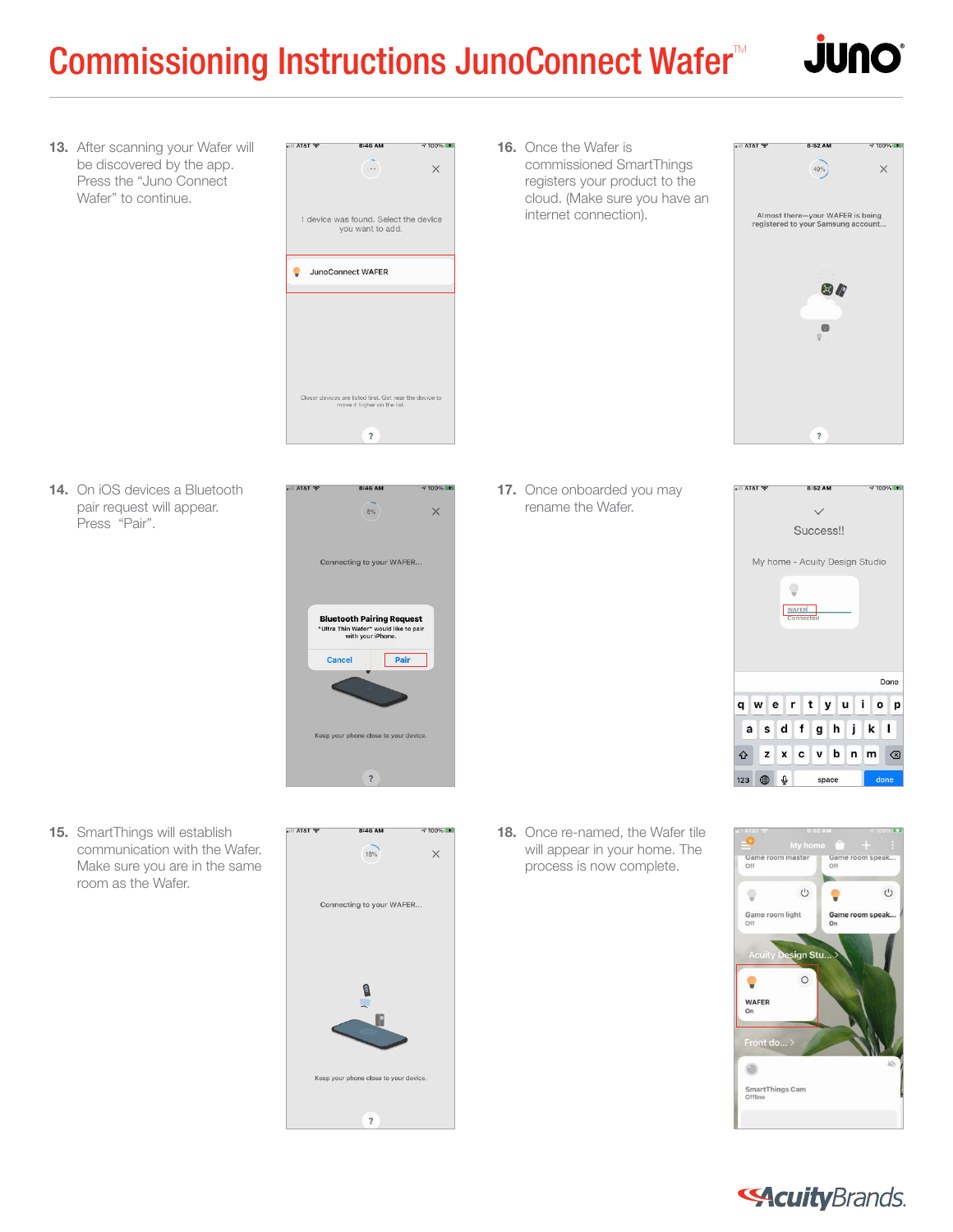# Commissioning Instructions JunoConnect Wafer<sup>™</sup>



#### Detailed Instructions for SmartThings with a hub

1. Follow steps 1-10 from "Samsung SmartThings without a Hub" app to your phone or tablet from the IOS app store or Google Play store."



2. To connect your Wafer using the SmartThings Hub, select "Connect to (SmartThings)" option.



**3.** Select your home and room to place the Wafer. Then press "Next".



4. After scanning your Wafer will be discovered by the app. Press the "Juno Connect Wafer" to continue.



**5.** Once the Wafer is onboarded SmartThings registers your product to the cloud. (Make sure you have an internet connection).